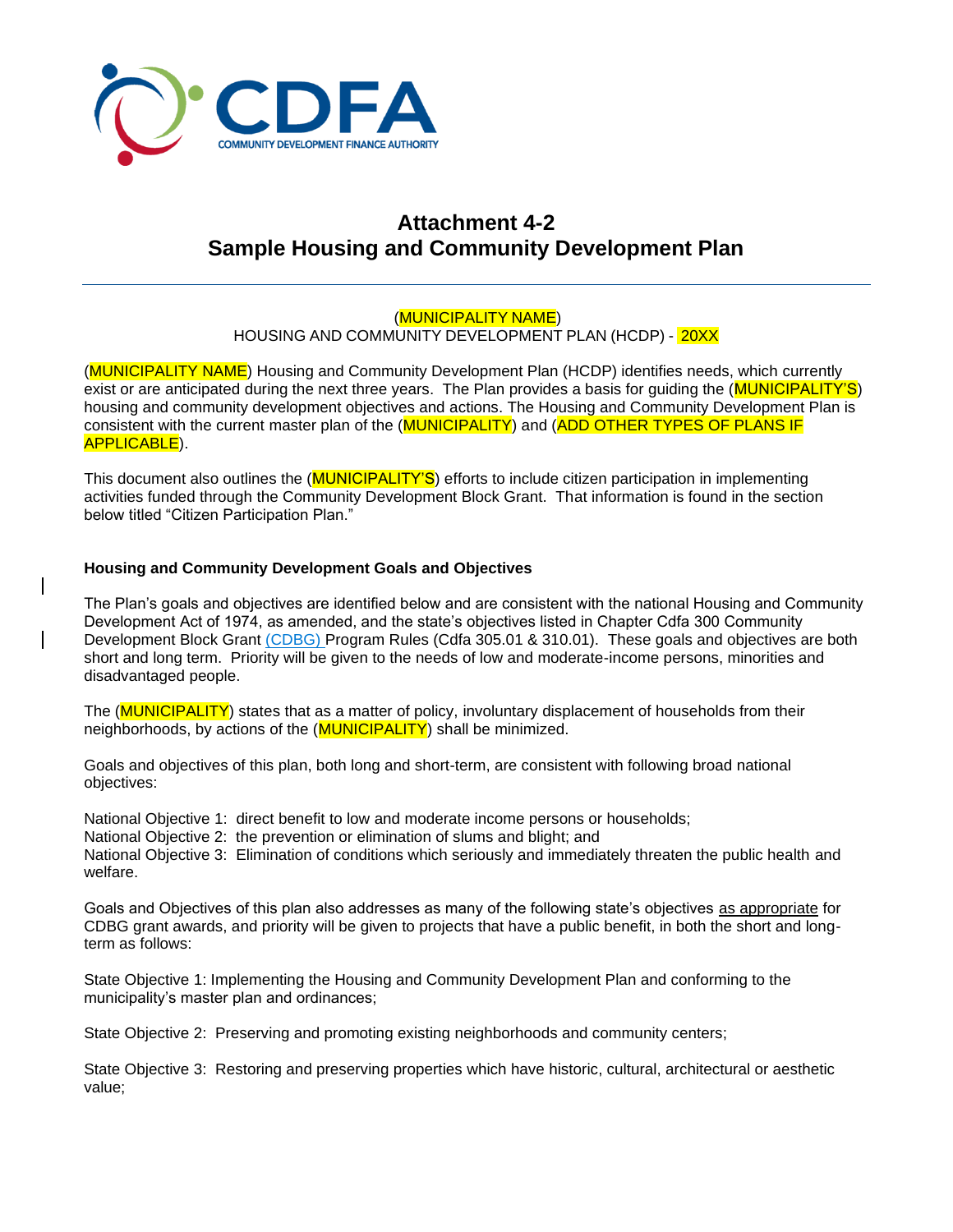State Objective 4: Solving community problems with long term benefits and innovative solutions;

State Objective 5: Successfully raising funds or securing matching funds and resources from public and private sources; and

State Objective 6: Funding needed projects for which other private or public funding shall not be available.

The (**MUNICIPALITY'S**) three-year short and long-term goals and objectives are as follows:

**Please note that the following goals and objectives are samples ONLY, since each community is unique and will have its own goals and objectives.**

**SAMPLE LOCAL GOAL <b>I**: Encourage adequate, safe and convenient housing for age and income groups in the community.

- Objective 1: Increase and improve housing through renovation and/or rehabilitation of existing structures and through new development. (Short-term goal)
- Objective 2: Encourage diversified housing patterns with a wide range of types and prices, including housing for the young, the elderly and the handicapped. (Short-term and Long-term goal)
- Objective 3: Housing needs must be determined and an acceptable rural housing rehabilitation strategy should be developed. (Long-term goal)

# **SAMPLE LOCAL GOAL 2:** Encourage a planned and balanced pattern of development in the community.

- Objective 1: Promote the retention and expansion of employment opportunities (Short-term and long-term goal)
- Objective 2: Encourage the construction of affordable housing (Short-term and long-term goal)
- Objective 3: Encourage full occupancy and use of existing commercial and industrial space (Long-term goal)

**SAMPLE LOCAL GOAL 3:** Encourage the protection, enhancement and renovation of significant historic and architectural resources in the community.

- Objective 1: Conduct a survey and inventory of historic structures and site in the community (Short-term goal)
- Objective 2: Encourage proper rehabilitation of historic buildings (Short-term and long-term goal)

Federal CDBG grant funds awarded shall be consistent with the national objectives and shall, at a minimum, provide improved housing in accordance with Section 8 standards, public facilities, or employment opportunities primarily to low and moderate income persons or households. Grants shall not benefit moderate income persons to the exclusion of low income persons

#### **Citizen Participation Plan**

(MUNICIPALITY) will seek to engage its citizens in implementing housing and community activities funded by the Community Development Block Grant. Its citizen participation efforts will be consistent with the State of New Hampshire's citizen participation plan. Specifically, (MUNICIPALITY) will adhere to the following steps to engage its citizens:

1) Publishing a statement of proposed activities for any application proposed to be submitted by (MUNICIPALITY) so that affected citizens have an opportunity to submit comments on the proposed activities.